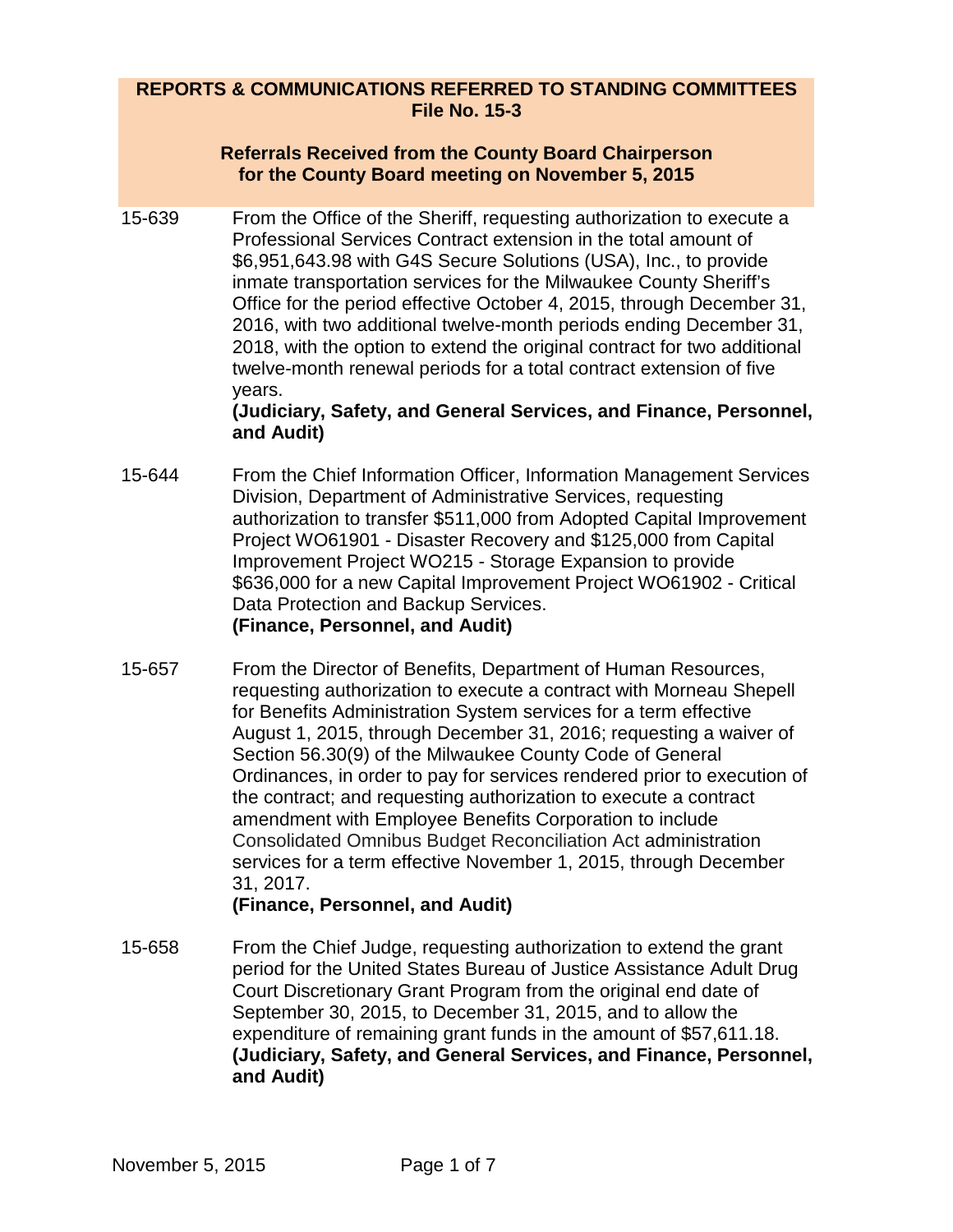- 15-659 From the Director, Department of Health and Human Services, requesting approval to allocate anticipated 2016 Community Development Block and HOME Grant funding. **(Economic and Community Development)**
- 15-659A From the Director, Department of Health and Human Services, requesting approval to allocate anticipated 2016 Community Development Block Grant and HOME funding **(County Board)**
- 15-660 From the Director, Department of Health and Human Services, requesting authorization to execute a State/County contract in the amount \$2,618,524 for the operation of the Wisconsin Home Energy Assistance Program for the Federal Fiscal Year effective October 1, 2015, through September 30, 2016. **(Finance, Personnel, and Audit)**
- 15-662 From Corporation Counsel, requesting authorization to approve a settlement agreement in the matter of *District Council 48, American Federation of State, County and Municipal Employees v. Milwaukee County*, Case No. 14-CV-340, which provides for an automatic interview for a custodial position at the Milwaukee County Courthouse complex assuming minimum qualifications are met and if applying on or before January 1, 2017, a neutral letter of reference from Milwaukee County, and referral to Equifax Workforce Solutions for prospective employers to verify dates of employment, position(s) held, and the last rate of pay.

## **(Judiciary, Safety, and General Services)**

15-663 From the Director, My Choice Family Care, a Managed Care Organization administered by the Milwaukee County Department of Family Care, requesting authorization to execute a Professional Services Contract with Andrea & Orendorff, SC in an amount not to exceed \$1,305,096 annually to provide Senior Management Services effective January 1, 2016, through December 31, 2016, with up to four one-year extensions based on satisfactory vendor performance. (**Health and Human Needs, and Finance, Personnel, and Audit)**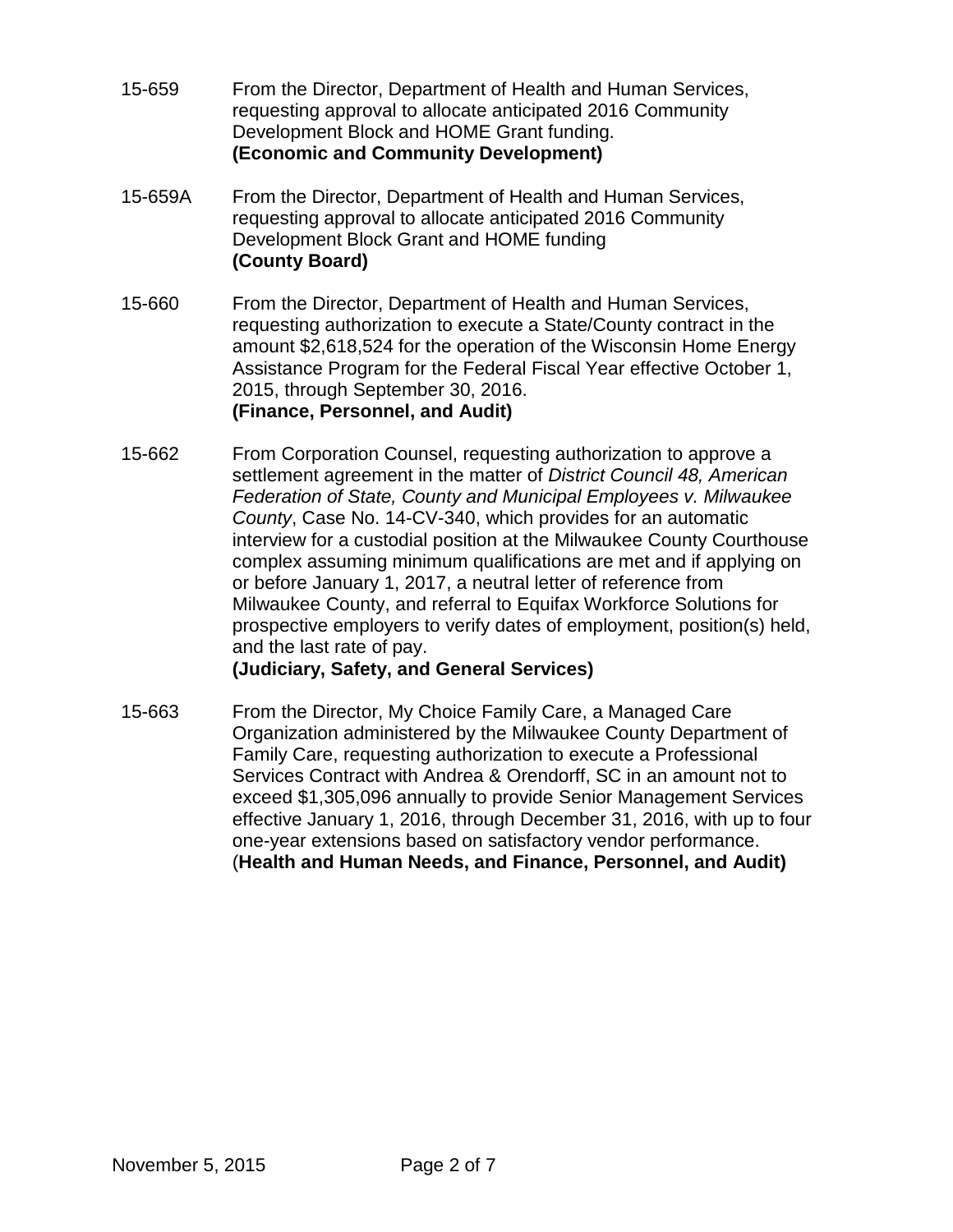15-664 From the Director of Compensation/Human Resources Information System, Department of Human Resources, providing an informational report relative to Reclassification of Existing positions, Advancements within the Pay Range, Reallocations of Non-Represented positions; Appointments at an Advanced Step of the Pay Range; Revisions to Executive Compensation Plan positions; Dual Employment; Emergency Appointments; Temporary Appointments; and Temporary Assignments to a Higher Classification. **BY THE COMMITTEE RESOLUTION**

## **(Finance, Personnel, and Audit)**

- 15-667 From the Director of Audits, Office of the Comptroller, providing an audit report titled "Continuous Effort Needed to Make O'Donnell Park the Lakefront Destination it was Envisioned to Be" and requesting action to receive and place on file the said audit report and to concur with the audit recommendations provided therein. **(Parks, Energy, and Environment)**
- 15-668 From the Director, Office for Persons with Disabilities, Department of Administrative Services, requesting authorization to extend the current contract with Easter Seals Southeastern Wisconsin in the amount of \$339,937 to provide planning and service provisions for the Wil-O-Way Recreation program for a period of one year, beginning January 1, 2016, through December 31, 2016. **(Finance, Personnel, and Audit)**
- 15-669 From the Director of Economic Development, Department of Administrative Services, requesting authorization to invest \$400,000 from the 2015 Economic Development Fund for an investment in the Milwaukee Area Workforce Investment Board (MAWIB), and requesting to enter into a contract with MAWIB for the UpLift MKE program.

## **(Economic and Community Development)**

- 15-673 A request for payment of legal fees in the amount of \$9,382 payable to Michael Maistelman, attorney at Maistelman & Associates, LLC, for legal representation regarding charges filed against Supervisor Weishan, Jr. on April 20, 2014. SMALL CLAIM **(Judiciary, Safety, and General Services)**
- 15-674 From the Milwaukee County Comptroller, requesting authorization to change the Pension Fund's amortization period for the Unfunded Actuarial Accrued Liability from thirty years to twenty years; and increase the 2015 pension contribution by \$10,000,000 from the anticipated 2015 surplus in the health care program for employees and retirees.

**(Finance, Personnel, and Audit)**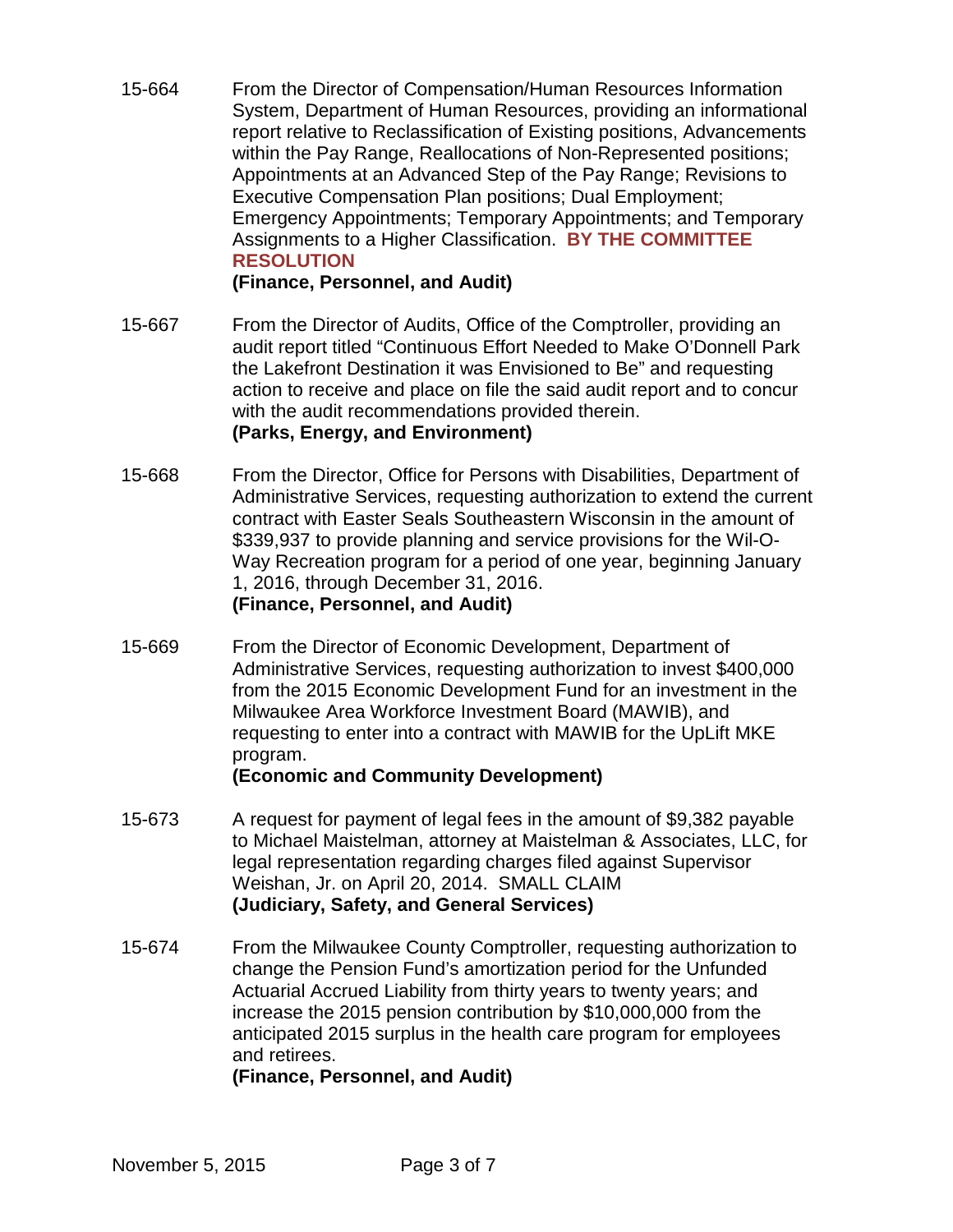- 15-676 From the Director, Office of Performance, Strategy, and Budget, Department of Administrative Services, submitting a 2015 Appropriation Transfer Packet for the November 2015 Cycle. **(Finance, Personnel, and Audit)**
- 15-684 From the Director, Department of Parks, Recreation, and Culture, requesting authorization to execute and implement an Intergovernmental Cooperation Agreement with the Milwaukee Metropolitan Sewerage District (MMSD) to allow for construction, operation, and maintenance of two real time water quality monitoring stations on Milwaukee County land, and authorization for the Milwaukee County Executive and County Clerk to execute the easements and any other required documentation. **(Parks, Energy, and Environment)**
- 15-685 From the Director, Department of Parks, Recreation, and Culture, requesting authorization to grant We Energies permanent easements to allow for the construction, operation, and maintenance of electric and natural gas services, and related improvements on County property located within Hansen Golf Course, Moody Park, Oak Creek Parkway, Menomonee River Parkway, Jacobus Park, Smith Park, Sheridan Park, Wilson Park, and Wisconsin Avenue Park. **(Parks, Energy, and Environment)**
- 15-686 From the Director, Department of Parks, Recreation, and Culture requesting authorization to accept a \$20,000 donation from the United Community Center for the Walker Square Park playground project in recognition of the benefits provided to Bruce Guadalupe Community School, and authorizing an appropriation transfer of \$20,000 into the Debt Service Reserve. **(Finance, Personnel, and Audit)**
- 15-687 From Corporation Counsel, recommending payment in the amount of \$7,000 to settle the case of *Michael Vlach v. County of Milwaukee*. SMALL CLAIM **(Judiciary, Safety, and General Services)**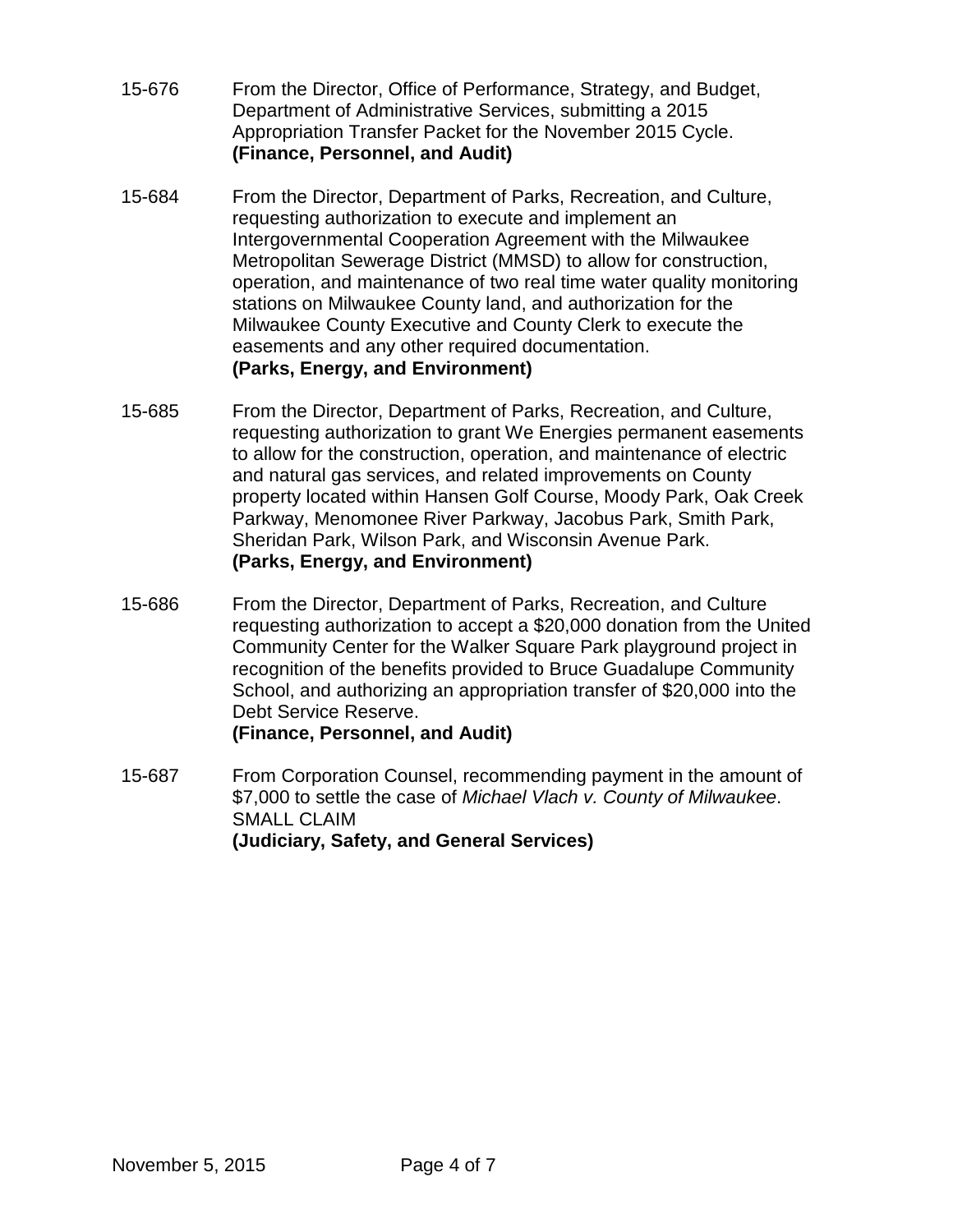| <b>REPORTS &amp; COMMUNICATIONS</b> |                                                                                                                                                                                                                                                                                                                                                             |
|-------------------------------------|-------------------------------------------------------------------------------------------------------------------------------------------------------------------------------------------------------------------------------------------------------------------------------------------------------------------------------------------------------------|
|                                     | <b>Referrals Received from the County Board Chairperson</b><br>and Placed on File on November 5, 2015                                                                                                                                                                                                                                                       |
| 15-469                              | From the Director, Department of Health and Human Services,<br>providing an informational report on the status of HOME Investment<br>Partnership Program funds.<br>(Economic and Community Development)                                                                                                                                                     |
| 15-649                              | From the Director, Department of Transportation, providing notification<br>of a projected revenue deficit in the amount of \$4,140,587 in the<br>Transit Division as of September 29, 2015.<br>(Transportation, Public Works, and Transit)                                                                                                                  |
| 15-653                              | 2015 Adjusted Capital Project WH09101: From the Director,<br>Department of Transportation, providing an update on the Short Term<br>County Trunk Highway Rehabilitation Projects.<br>(Transportation, Public Works, and Transit)                                                                                                                            |
| 15-661                              | From the Director of Audits, Office of the Comptroller, providing an<br>informational status update on the implementation of<br>recommendations contained in the audit report titled "Aftermath of<br>Courthouse Fire Illustrates Need for Improved Insurance Claims<br>Management and Business Continuity."<br>(Transportation, Public Works, and Transit) |
| 15-670                              | From the Director, Department of Transportation, providing an<br>Overview of the 2016 Recommended Budget for the Milwaukee<br>County Department of Transportation.<br>(Transportation, Public Works, and Transit)                                                                                                                                           |
| 15-680                              | From the Director, Department of Parks, Recreation, and Culture,<br>providing an informational report on the history of Kulwicki Park land.<br>(Parks, Energy, and Environment)                                                                                                                                                                             |
| 15-693                              | From the Superintendent, House of Correction, providing notification<br>of a projected revenue deficit in the amount of \$448,000 in the<br>Electronic Surveillance program as of September 25, 2015.<br>(Finance, Personnel, and Audit)                                                                                                                    |
| 15-701                              | From the Milwaukee County Comptroller, providing an informational<br>report summarizing Contract Notifications received from January 1,<br>2015, through September 30, 2015, pursuant to Section 56.30(8) of<br>the Milwaukee County Code of General Ordinances.<br>(Finance, Personnel, and Audit)                                                         |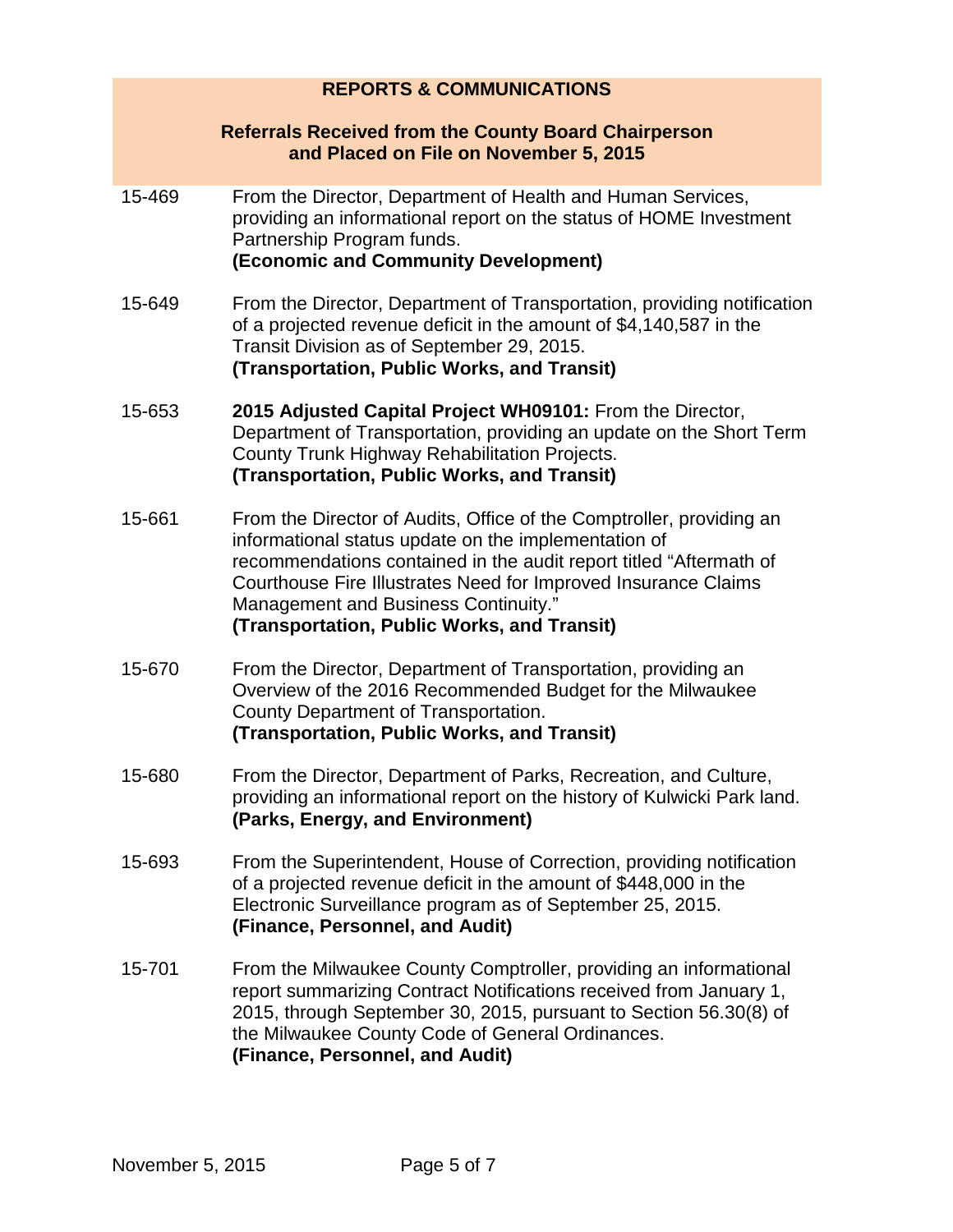15-702 From the Milwaukee County Comptroller, providing an informational report regarding the 2015 Year-End Fiscal Projection for Milwaukee County (August 2015). **(Finance, Personnel, and Audit)**